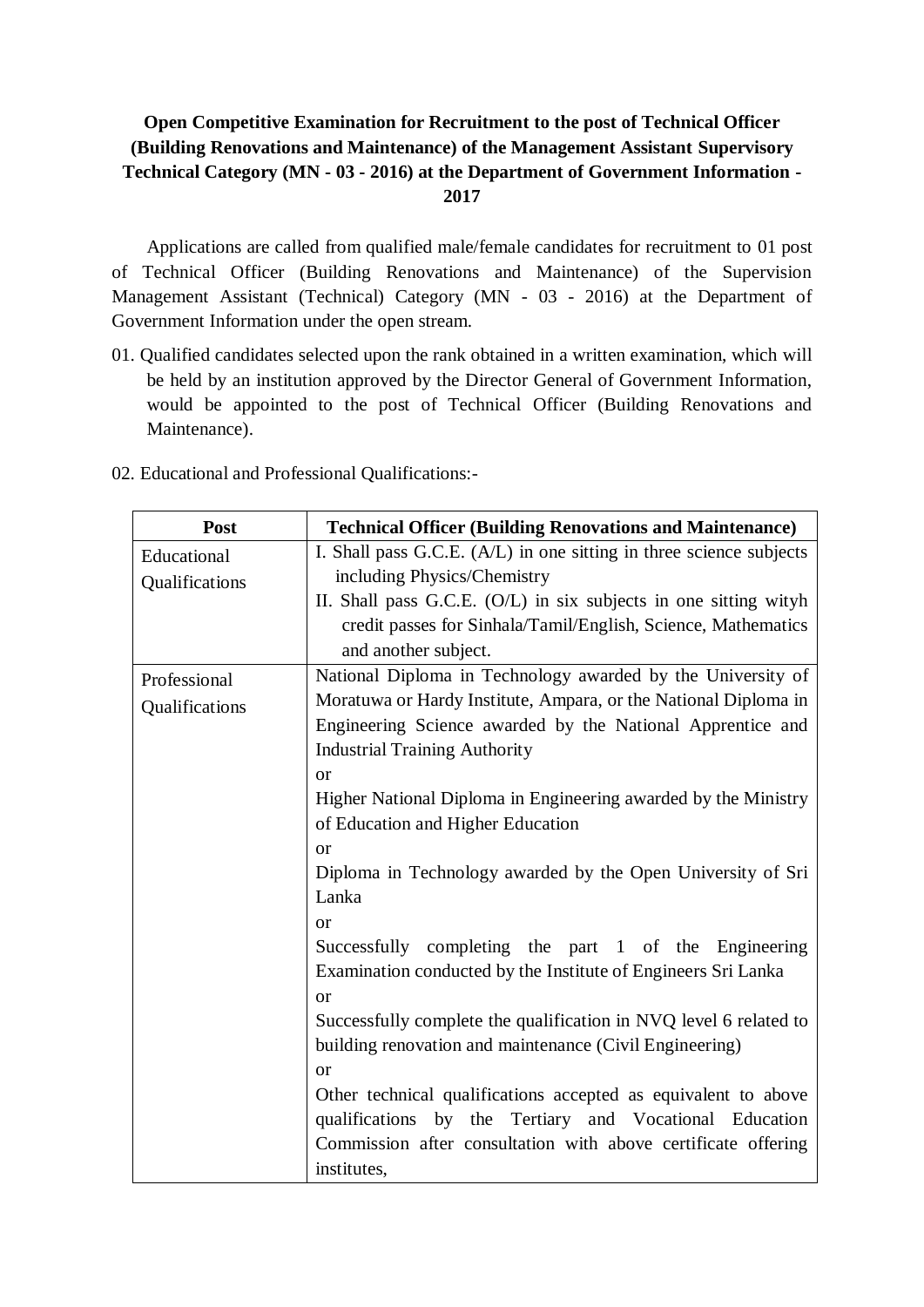03. Physical Qualifications: -

Each candidate should be physically and mentally fit to serve in any part of Sri Lanka and to discharge duties of the post.

04. Other Qualifications: -

- Should be a citizen of Sri Lanka
- Should possess an excellent character
- Should have obtained all qualifications mentioned above that require to be appointed to the post before the date mentioned in the vacancy notice/gazette.
- 05. Age: Should not be less than 18 years and not over 30 years of age on the closing date of applications.
- 06. Method of Recruitment: Recruitments will be made on results of a written examination and a general interview.
- 07. Written Examination:-

This examination will be held in Sinhala and Tamil mediums by an institution approved by the Director General of Government Information only in Colombo.

|    | <b>Subject</b>                                                    | <b>Syllabus</b>                                                                                                                                                           | <b>Time</b> | <b>Total</b> | Pass        |
|----|-------------------------------------------------------------------|---------------------------------------------------------------------------------------------------------------------------------------------------------------------------|-------------|--------------|-------------|
|    |                                                                   |                                                                                                                                                                           |             | <b>Marks</b> | <b>Mark</b> |
| 01 | Intelligence Test                                                 | Consists of multiple-choice<br>questions to assess<br>the<br>logical thinking, analytical<br>decision-<br>thinking<br>and<br>ability<br>making<br>of<br>the<br>candidate. | 01 hour     | 100          | 40          |
| 02 | General<br>Paper<br>wise<br>(Subject<br>technical<br>examination) | Consists of multiple-choice<br>and<br>structured<br>questions<br>relevant to the posts                                                                                    | 01 hour     | 100          | 40          |

08. General Interview: - An interview board appointed by the Director General of Government Information will only examine qualifications and no marks will be granted in the interview.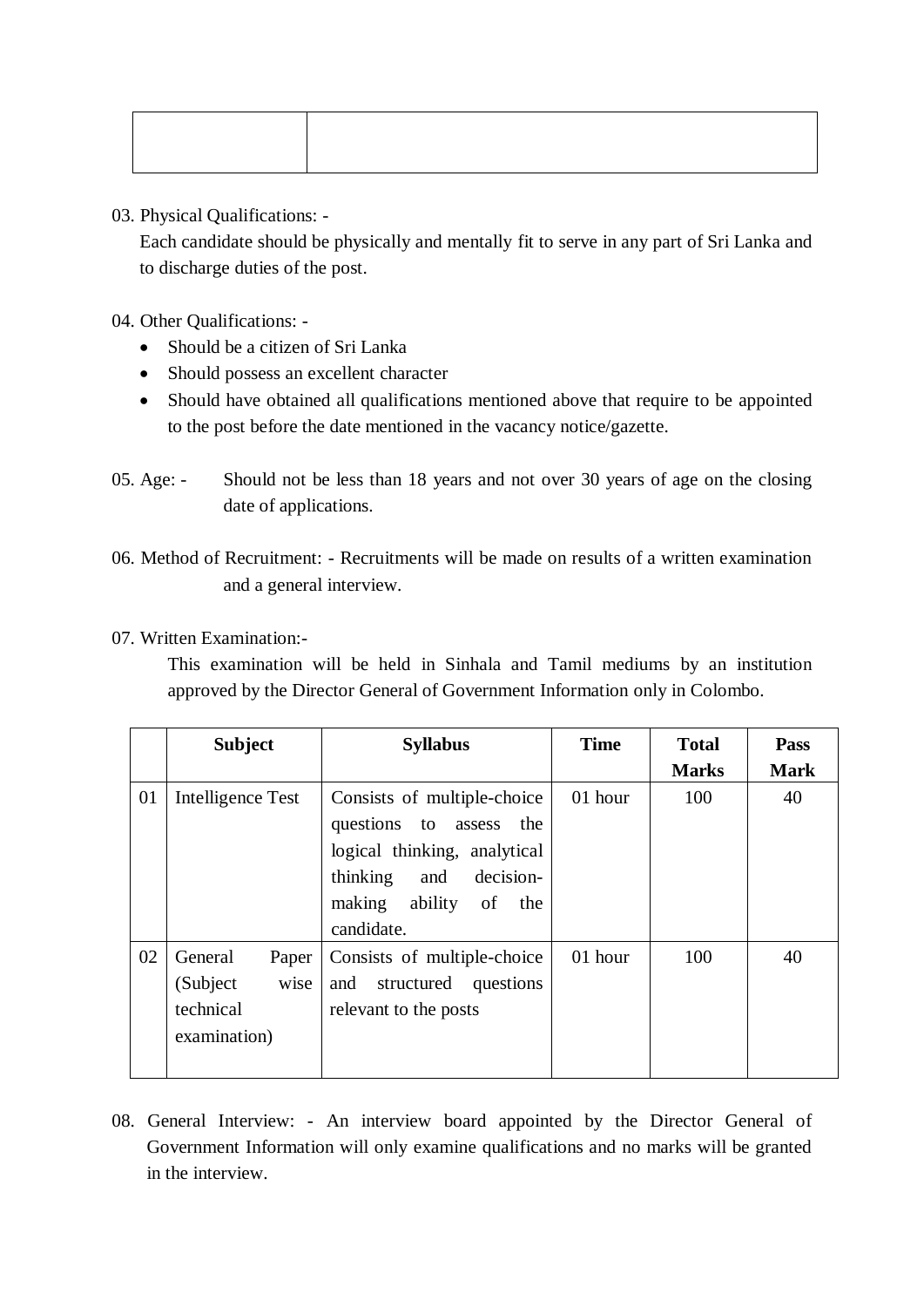#### 09. Salary Scale:

Rs. 31,040 – 10 x 445 – 11 x 660 – 10 x 730 - 10 x 750 – Rs. 57,550/-

10. Conditions of the Service:-

- Recruited officer should agree to serve in any part of the island.
- The post is permanent and pensionable.
- Appointed candidate should contribute to the Widows and Orphans Pension Scheme
- 11. Applications should be prepared according to the specimen form of Application given at the end of this notice using both sides of an A4 sheet by including No 1 to 5 in the first page and rest in second and third pages. Application should be prepared in the respected medium, which the candidate is expecting to sit for the examination. Applications that do not comply with directions of this notice will be rejected.
- 12. Reception of Applications will not be informed to the candidate. Applications received after the closing date will not be accepted.
- 13. Eligible candidates will be called for the examination and will be informed to the address stated in the application before two weeks of the examination.
	- I. Complaints on misplacements or delays in the post are not entertained.
	- II. Complaints regarding applications sent to other addresses apart "Director General of Government Information, Department of Government Information, No 163, Kirulapona Avenue, Colombo 05" will not be entertained.
	- III. Candidates who are already in the public service should apply through their respective heads of institutions. The Head of the institution should certify that the candidate would be released from his existing post after being selected.
	- IV. It will be useful to keep a photocopy of the application.
	- V. Sending an Admission Card does not mean that, the candidate has been considered as fulfilled his qualifications.
- 14. If a candidate does not receive the admission card prior to 07 days to the date of examination, inform "Director General of Government Information, Department of Government Information, No 163, Kirulapona Avenue, Colombo 05" with following details (Telephone – 0112514266, Fax - 011-2514092).
	- Request Letter
	- Name of the Examination
	- Full name of candidate
	- National Identity Card Number
	- Postal address of the candidate
	- Photocopy of the Application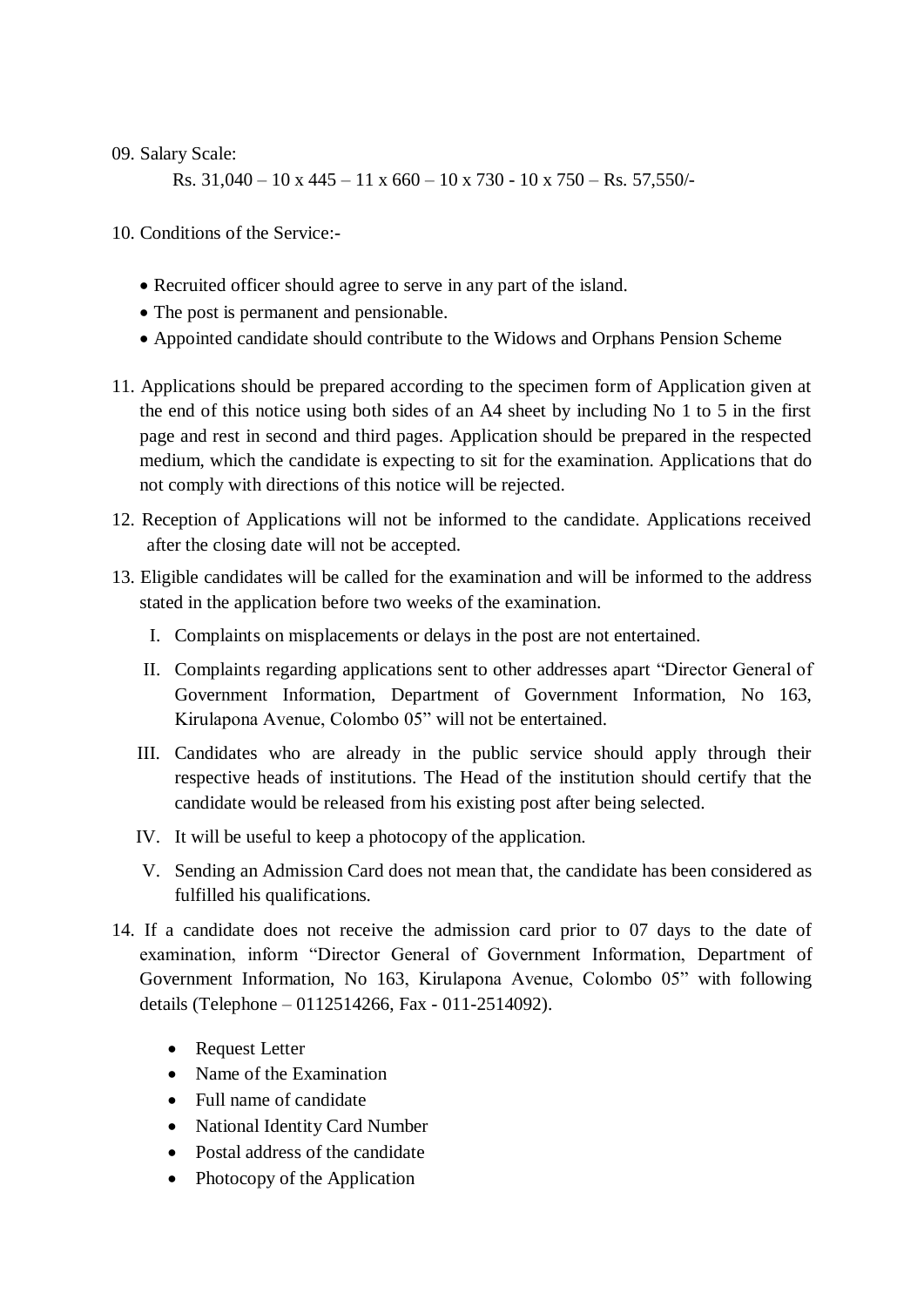- Post office, registration number and the date which the application was posted
- Photocopy of the receipt which examination fees has been paid
- Fax number of the candidate, which the Admission Card is to be sent.

## 15. Method of Application:-

- (a) Applications prepared according to the following specimen should be sent by registered post to reach "Director General of Government Information, Department of Government Information, No 163, Kirulapona Avenue, Colombo 05" before 3<sup>rd</sup> / March /2017. Cite, "Open Competitive Examination for Recruitment to the post of Technical Officer (Building Renovation and Maintenance)" on the top left hand corner of the envelope, in which the application form is enclosed.
- (b) Closing date for sending applications is 3rd / March/2017.
- (c) Each candidate should pay an examination fee of Rs. 1000.00 by a Money Order addressed to Director General of Government Information, Department of Government Information, No 163, Kirulapona Avenue, Colombo 05, payable at the General Post Office, Colombo. Examination fees will not be refunded under any circumstances.
- 14. Attestation of Signature:-

Candidate's signature should be attested by an officer in the Sri Lanka Administrative Service/Sri Lanka Education Administrative Service/Sri Lanka Accountant's Service/ a Principal of a government school / Justice of the Peace / Attorney at Law or a Government Officer in Tertiary or Senior Level according to the service categorization in the Public Administration Circular No. 06/2006.

Note –

- Candidate should certify that questionnaire of the application is duly filled in and all particulars are given correct.
- Certified copies of relevant certificates should be attached.
- Every Officer recruited accordingly shall be subject to general conditions governing public officers, Procedural Rules of the Public Service Commission of the Democratic Socialist Republic of Sri Lanka, provisions of the Establishments Code, policies enacted by the Department of Government Information, Financial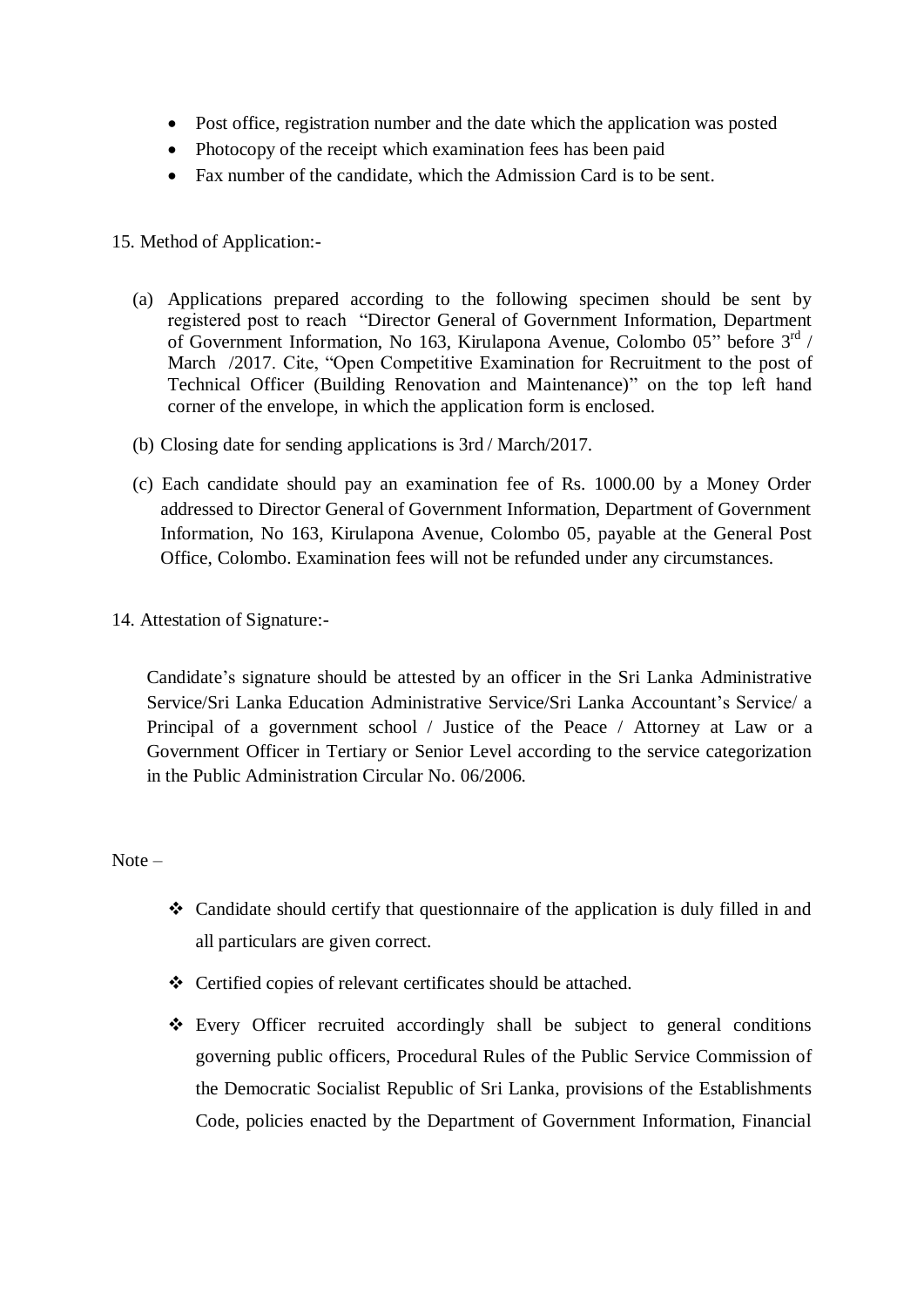Regulations, other Government Regulations and orders made by the government from time to time.

- The Director General of Government Information has the inclusive authority of filling all or a decided quantity of vacancies.
- Decision of the Director General of Government Information is the final decision on any matter not covered by this notification and on any doubtful matter regarding recruitment to these posts. In case of any inconsistency among the Sinhala, Tamil and English versions of the gazette notification, the Sinhala text shall prevail.

Dr. Ranga Kalansooriya Director General of Government Information

On 13<sup>th</sup>day of Month January of 2017 Department of Government Information No 163, Kirulapona Avenue, Colombo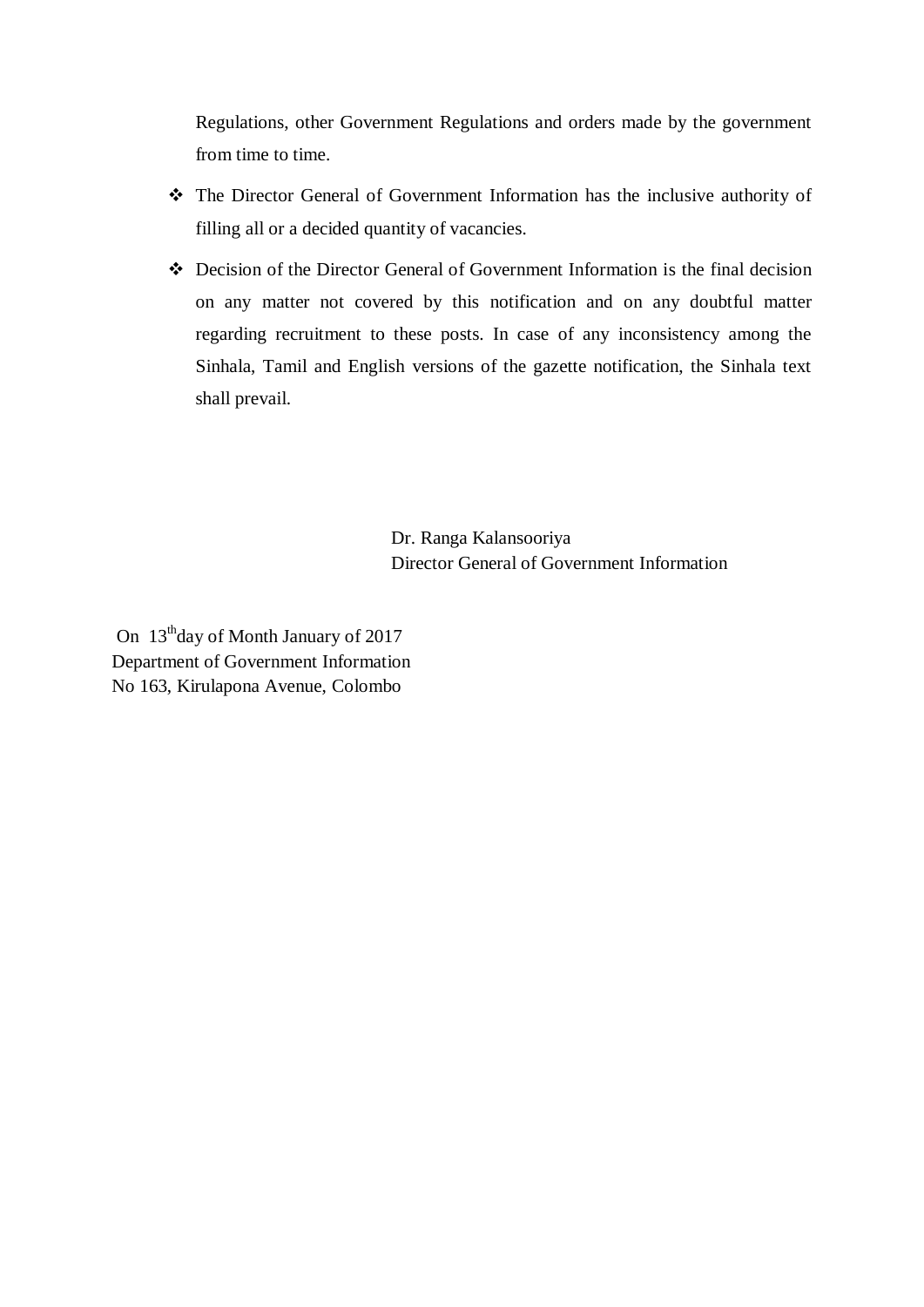#### **Open Competitive Examination for Recruitment to the post of Technical Officer (Building Renovations and Maintenance) of the Management Assistant Supervisory Technical Category (MN - 03 - 2016) at the Department of Government Information - 2017**

| Field Applying for:-                                                                             |
|--------------------------------------------------------------------------------------------------|
| Medium of the Examination<br>Sinhala-01<br>Tamil - 02<br>(Write the relevant number in the cage) |
| (In English Block Letters. E.g. - Mr./Mrs./Miss. SILVA A. B.)                                    |
| (In English Block Letters)                                                                       |
| (In Sinhala/Tamil)                                                                               |
| (In English Block Letters)                                                                       |
| (In<br>Sinhala/Tamil)                                                                            |
| 02. 3.1 Date of Birth:                                                                           |
| Month<br>Year<br>Date                                                                            |
| 3.2 Age as at closing date                                                                       |
| Years<br>Months<br>Days                                                                          |
|                                                                                                  |
|                                                                                                  |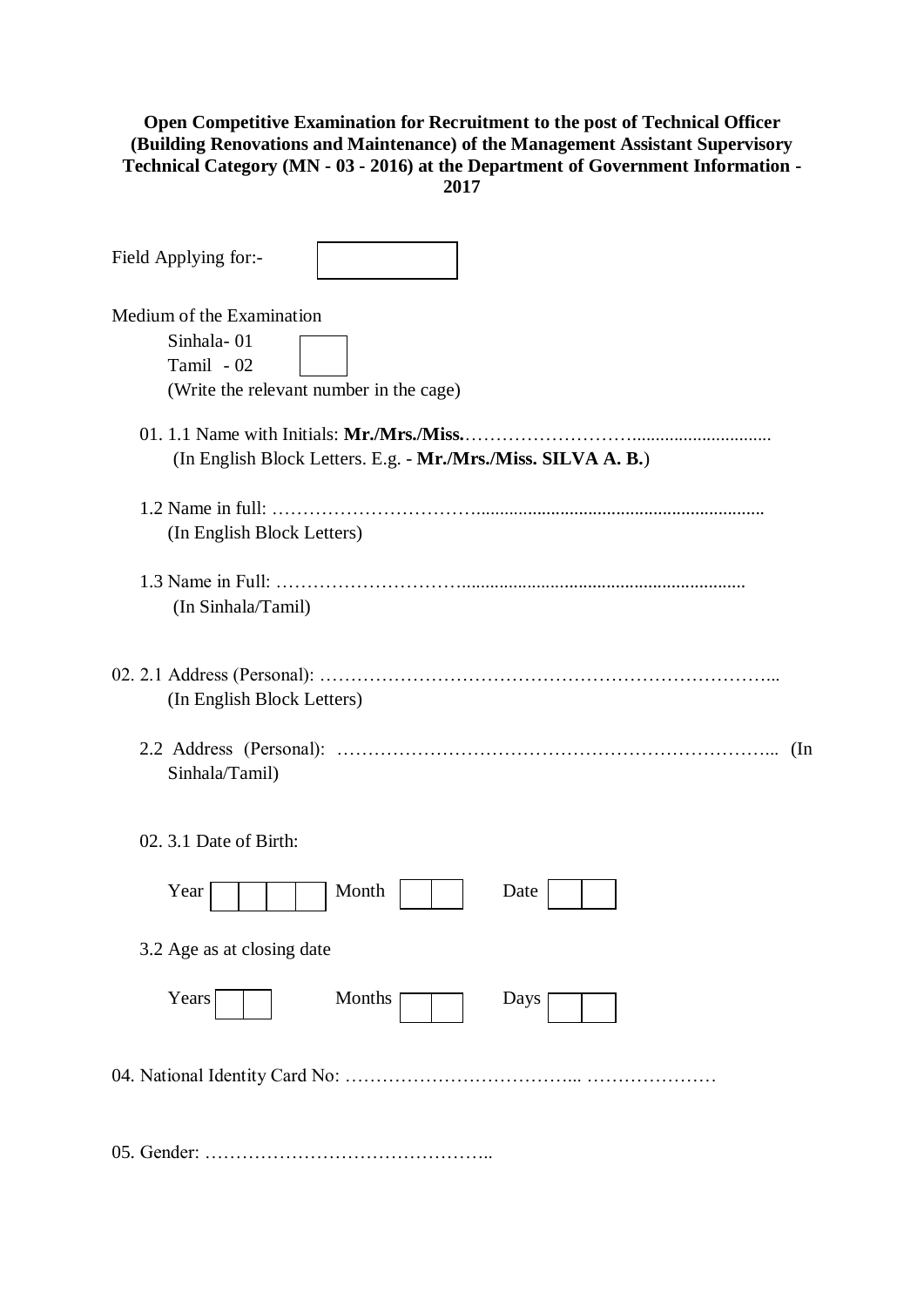### 06. Educational Qualifications:

(a) G.C.E. O\L Examination:

Year: ………………. Index No: ………………………..

| Subject          | Grade |
|------------------|-------|
| $\overline{1}$ . |       |
| $\overline{2}$ . |       |
| $\overline{3}$ . |       |
| 4.               |       |
| 5.               |       |
| $\overline{6}$ . |       |
| 7.               |       |
| $\overline{8}$ . |       |
| 9.               |       |
| 10.              |       |

### (b) G.C.E. A\L Examination:

Year: ………………. Index No: ………………………..

| Subject  | Grade |
|----------|-------|
| . .      |       |
| <u>.</u> |       |
| . ب      |       |

# 07. Professional Qualifications/Technical Qualifications:

- 7.1 Obtained Degree/Diploma
- 7.2 Institution which the Degree/Diploma was awarded :
- 7.3 Date of validity of the Degree/Diploma :